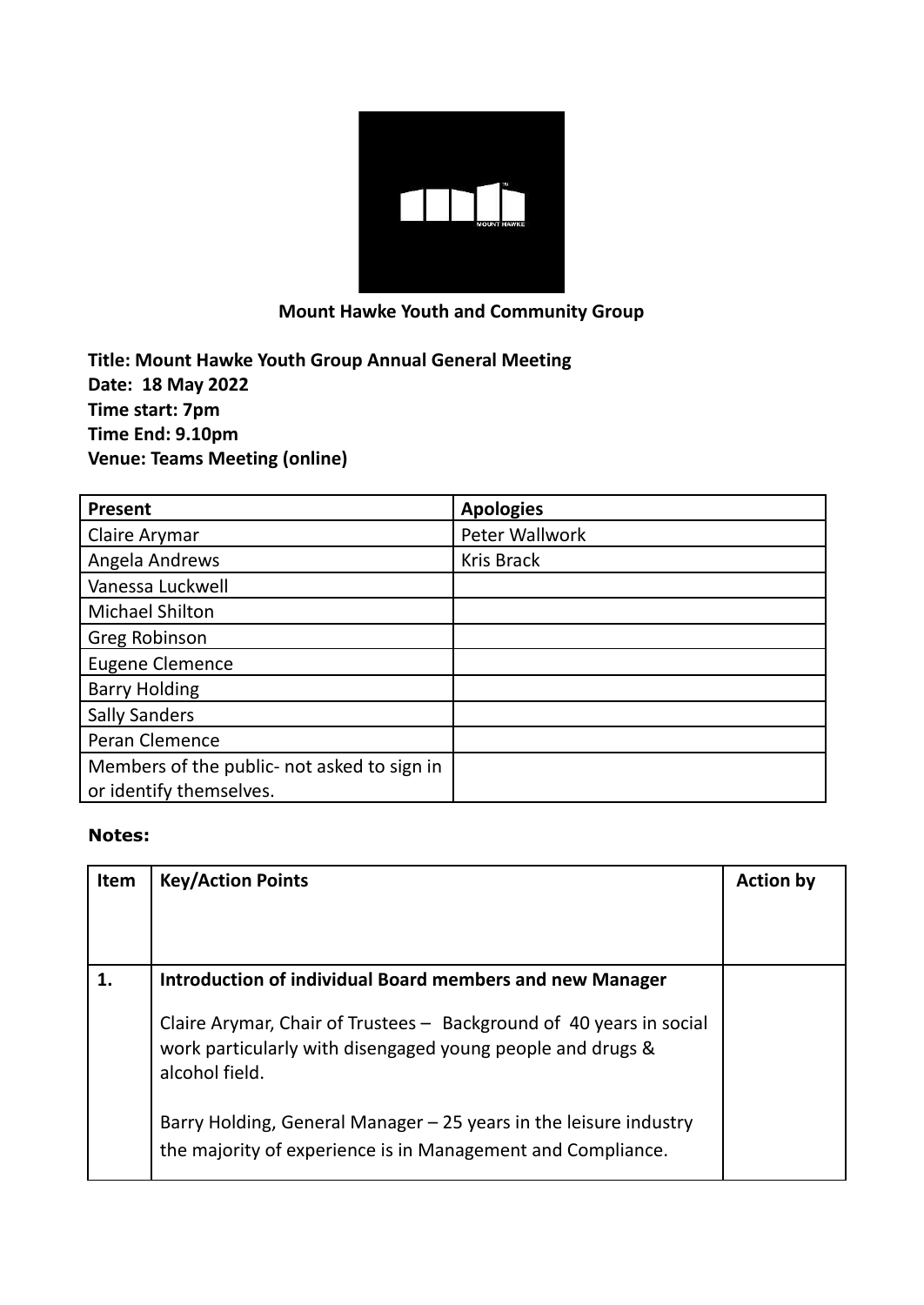|    | Peran Clemence, Trustee – has been cycling since 13 years old and    |  |  |  |
|----|----------------------------------------------------------------------|--|--|--|
|    | is a professional freestyle cyclist, using Mt Hawke Skatepark for    |  |  |  |
|    | many years and is looking to give back as much as he can to the      |  |  |  |
|    | Park.                                                                |  |  |  |
|    |                                                                      |  |  |  |
|    | Eugene Clemence – Senior Leadership at local school and              |  |  |  |
|    | Committee member at Redruth SkatePark- can assist with               |  |  |  |
|    | safeguarding and HR issues.                                          |  |  |  |
|    | Vanessa Luckwell, Trustee - works with communities and               |  |  |  |
|    | regeneration projects along with assisting with funding applications |  |  |  |
|    | and governance.                                                      |  |  |  |
|    |                                                                      |  |  |  |
|    | Angela Andrews, Treasurer - has a background in finance in a large   |  |  |  |
|    | Academy Trust in Cornwall.                                           |  |  |  |
|    | Greg Robinson, Trustee - helped to build the first skate ramp at Mt  |  |  |  |
|    | Hawke and has been involved ever since.                              |  |  |  |
|    |                                                                      |  |  |  |
|    |                                                                      |  |  |  |
|    | health & safety side of the skate park                               |  |  |  |
|    | Kris Brack, Trustee – unable to join the meeting as currently in     |  |  |  |
|    | Germany but will oversee the technical issues                        |  |  |  |
|    |                                                                      |  |  |  |
|    | Pete Wallwork, Trustee - unable to join the meeting but owns Dead    |  |  |  |
|    | Sailor bike shop                                                     |  |  |  |
|    |                                                                      |  |  |  |
|    |                                                                      |  |  |  |
| 2. | Brief review of past couple of years from Chair                      |  |  |  |
|    | The past few years have been a difficult period and at the very end  |  |  |  |
|    | of 2019 it was discovered that the building had become unsafe. A     |  |  |  |
|    | fire safety officer was brought in who confirmed that the park could |  |  |  |
|    | be closed down or prosecuted if measures were not put in place       |  |  |  |
|    | immediately.                                                         |  |  |  |
|    | In 2020 nearly £40,000+ was spent to bring the park up to standard   |  |  |  |
|    | and it is now completely compliant.                                  |  |  |  |
|    | The Fire Safety Officer has agreed to complete the next annual Fire  |  |  |  |
|    | Risk Assessments free of charge due to the impressive progress       |  |  |  |
|    | made by the park.                                                    |  |  |  |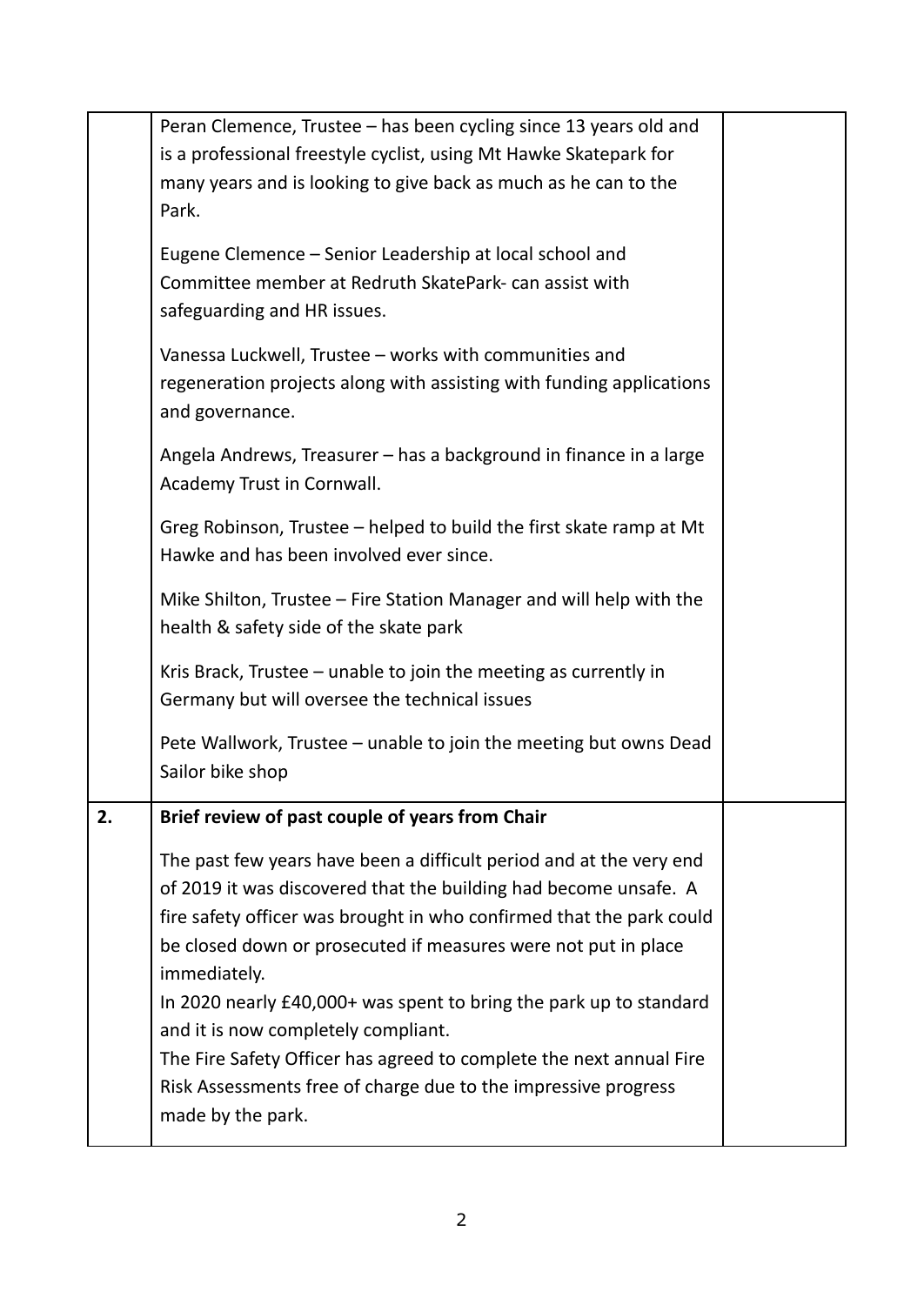|    | Furlough presented some difficult times but with that behind us we<br>are starting a new way of working. The previous manager was<br>dismissed for mismanagement of Health & Safety issues and a new                         |  |
|----|------------------------------------------------------------------------------------------------------------------------------------------------------------------------------------------------------------------------------|--|
|    | manager has now been appointed - Barry Holding.                                                                                                                                                                              |  |
|    | Looking to the future it is hoped to build the park up to Olympic<br>standard and funding sources are currently being looked at.                                                                                             |  |
|    | Consultation took place with other skateparks over the country<br>with regards to staff uniforms. 8 of the parks supply a branded<br>uniform so the decision was made to have Mt Hawke branded<br>uniform for all the staff. |  |
|    | Mt Hawke SkatePark is a work in progress but is heading in the right<br>direction to be able to compete on the major stages.                                                                                                 |  |
| 3. | <b>Financial report from Angela</b>                                                                                                                                                                                          |  |
|    | Please see attached report                                                                                                                                                                                                   |  |
|    | <b>Agreement of P&amp;Ps by Board</b>                                                                                                                                                                                        |  |
|    | All the public Policies & Procedures are available on the website -<br>Policies   MountHawkeSkatepark                                                                                                                        |  |
|    | Internal Policies & Procedures have now been shared amongst<br>Trustees and Staff.                                                                                                                                           |  |
|    | Full list of Policies & Procedures below:                                                                                                                                                                                    |  |
|    | Constitution adopted when re-formed as a CIO.                                                                                                                                                                                |  |
|    | Child Protection & safequarding policy                                                                                                                                                                                       |  |
|    | Health and safety policy Statement                                                                                                                                                                                           |  |
|    | <b>Financial Management Policy &amp; Procedures</b>                                                                                                                                                                          |  |
|    | Equality & Diversity Policy                                                                                                                                                                                                  |  |
|    | <b>Complaints Procedure &amp; Form</b>                                                                                                                                                                                       |  |
|    | <b>Volunteer Policy</b>                                                                                                                                                                                                      |  |
|    | Environment                                                                                                                                                                                                                  |  |
|    | <b>Disciplinary Policy</b>                                                                                                                                                                                                   |  |
|    | <b>Whistleblowing Policy</b>                                                                                                                                                                                                 |  |
|    | <b>Standing Orders.</b>                                                                                                                                                                                                      |  |
|    | <b>Recruitment Policy</b>                                                                                                                                                                                                    |  |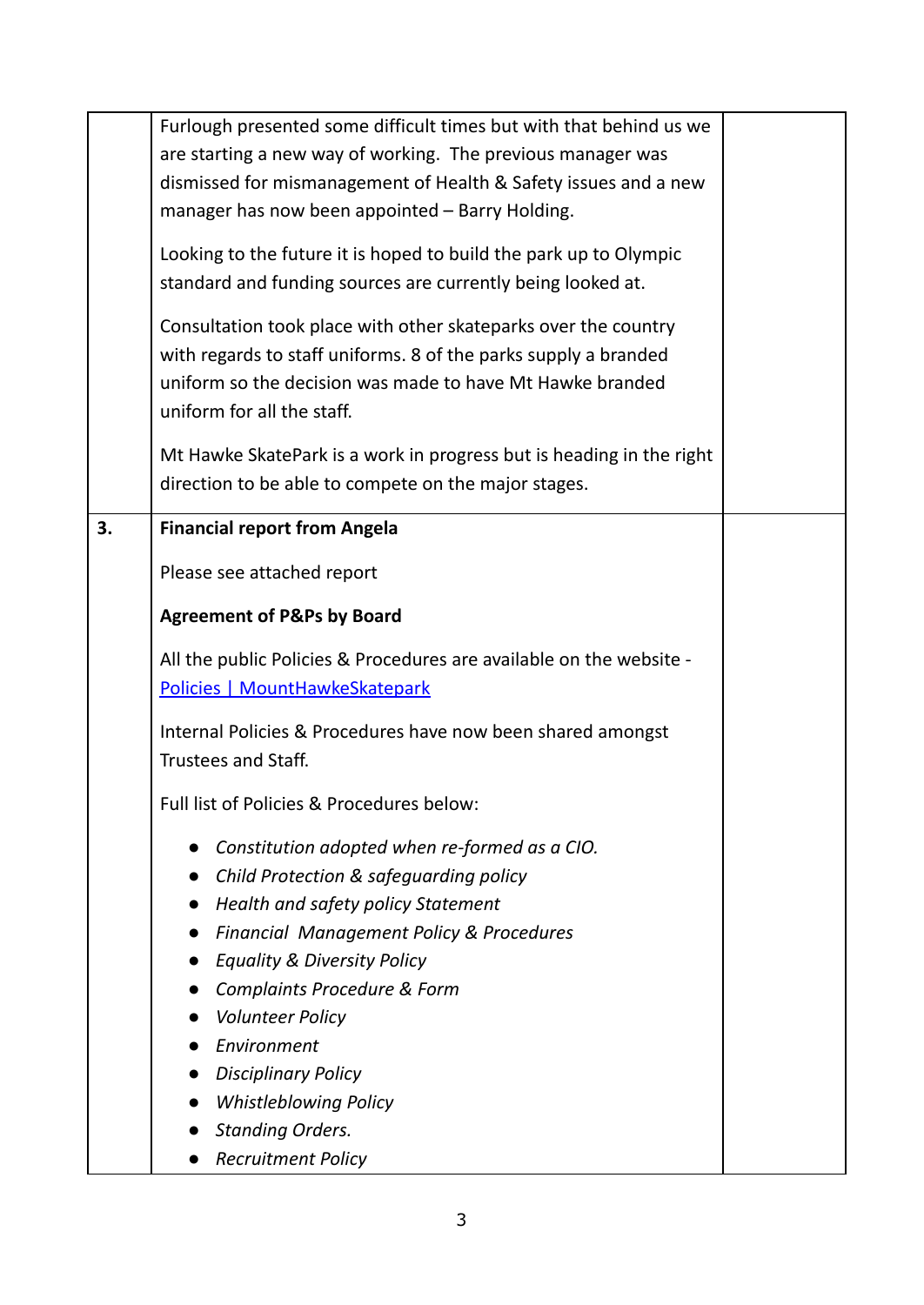|    | <b>Smoking and Drugs policy</b>                                         |  |
|----|-------------------------------------------------------------------------|--|
|    | The chair mentioned that a question had been previously raised by       |  |
|    | a member staff about a Bullying Policy. This is covered in the          |  |
|    | Equality & Diversity and Complaints procedure.                          |  |
|    | All the Policy & Procedures were approved by the Trustees.              |  |
| 4. | <b>Chair and Vice Chair</b>                                             |  |
|    | A vote was taken and the following agreed:                              |  |
|    | <b>AGREED:</b> Claire Arymar was duly elected as the Chair.             |  |
|    | Proposer - Vanessa Luckwell                                             |  |
|    | Seconded - Peran Clemence                                               |  |
|    | Unanimous agreement from present Trustees                               |  |
|    | <b>AGREED:</b> Peran Clemence was elected as Vice Chair.                |  |
|    | Proposer - Clare Arymar                                                 |  |
|    | Seconded - Greg Robinson                                                |  |
|    | Unanimous agreement from present Trustees                               |  |
|    |                                                                         |  |
|    | Quick update from Pete & Peran re plans to include more bike            |  |
|    | activities                                                              |  |
|    | Try to promote Mt Hawke Skatepark as much as possible via<br>bike shops |  |
|    | Spoken to Steve Tonkin, Portreath Track, and he has agreed              |  |
|    | to work with Mt Hawke. Further discussions to take place.               |  |
|    | Reintroduce bike nights on a Wednesday                                  |  |
|    | Promote more use of the pump track                                      |  |
|    |                                                                         |  |
| 5. | Update from Barry about his objectives/priorities for coming year       |  |
|    | With regards to the future of Mt Hawke Skate Park, Barry is looking     |  |
|    | to make it more profitable, evolve and become up to date. There is      |  |
|    | a need to make it affordable for all disciplines without selling short. |  |
|    | There are hefty standards to maintain so looking hard for secure        |  |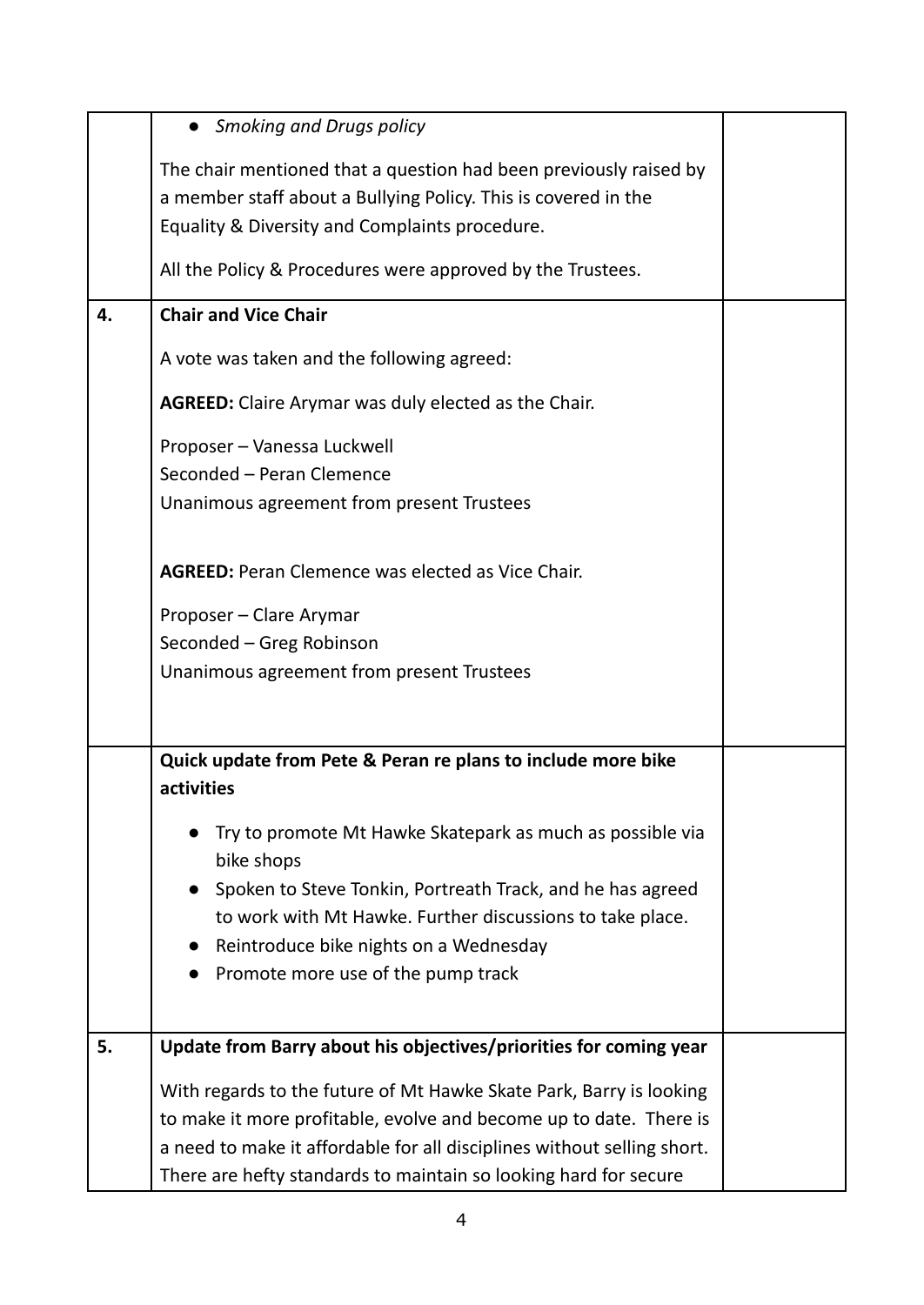|    | future funding enabling the park to maintain being the best in the                                                                                                                                                                                                                                                                                                                                                                      |  |
|----|-----------------------------------------------------------------------------------------------------------------------------------------------------------------------------------------------------------------------------------------------------------------------------------------------------------------------------------------------------------------------------------------------------------------------------------------|--|
|    | Southwest. There needs to be a professional element and to keep                                                                                                                                                                                                                                                                                                                                                                         |  |
|    | riders safe and secure.                                                                                                                                                                                                                                                                                                                                                                                                                 |  |
|    | Hoping to hold competitions through the different disciplines,<br>ranging from big national sponsored events down to more local<br>competition. They will aim to be fun and relaxed with the park's<br>own trainers being available.                                                                                                                                                                                                    |  |
|    | There are plans for outreach work with other skateparks.                                                                                                                                                                                                                                                                                                                                                                                |  |
|    | The Park requires updating and consultations are to take place on<br>moving forward with all types of riders in mind. This would open<br>up more funding opportunities and help the up and coming and<br>elite riders rise to the top.                                                                                                                                                                                                  |  |
|    | There is a lot going on and there are exciting times ahead.                                                                                                                                                                                                                                                                                                                                                                             |  |
|    | Concerns have been raised over the amount of people who get in<br>free. If this hadn't been happening it may have meant some<br>updates to the park taking place sooner.                                                                                                                                                                                                                                                                |  |
|    |                                                                                                                                                                                                                                                                                                                                                                                                                                         |  |
| 6. | <b>Questions from the floor</b>                                                                                                                                                                                                                                                                                                                                                                                                         |  |
|    | 1. Bev<br>Q- When have you been at the skatepark?<br>$A$ – have visit the park lots<br>Q- Who have you spoken to when you've been there?<br>A-Speak to everyone including the parents. Greg and Mike<br>Shilton are always at the park.                                                                                                                                                                                                 |  |
|    | 2. Stacey<br>Q- How do Board Members get voted in? Is it by<br>application?<br>A – Always open to people putting themselves forward and<br>to see what they would bring to the Board. There is a full<br>complement at present, but please info@mounthawke.com<br>for any communication. Recently what has happened is that<br>potential board members have written a piece about<br>themselves and then attended a board meeting to be |  |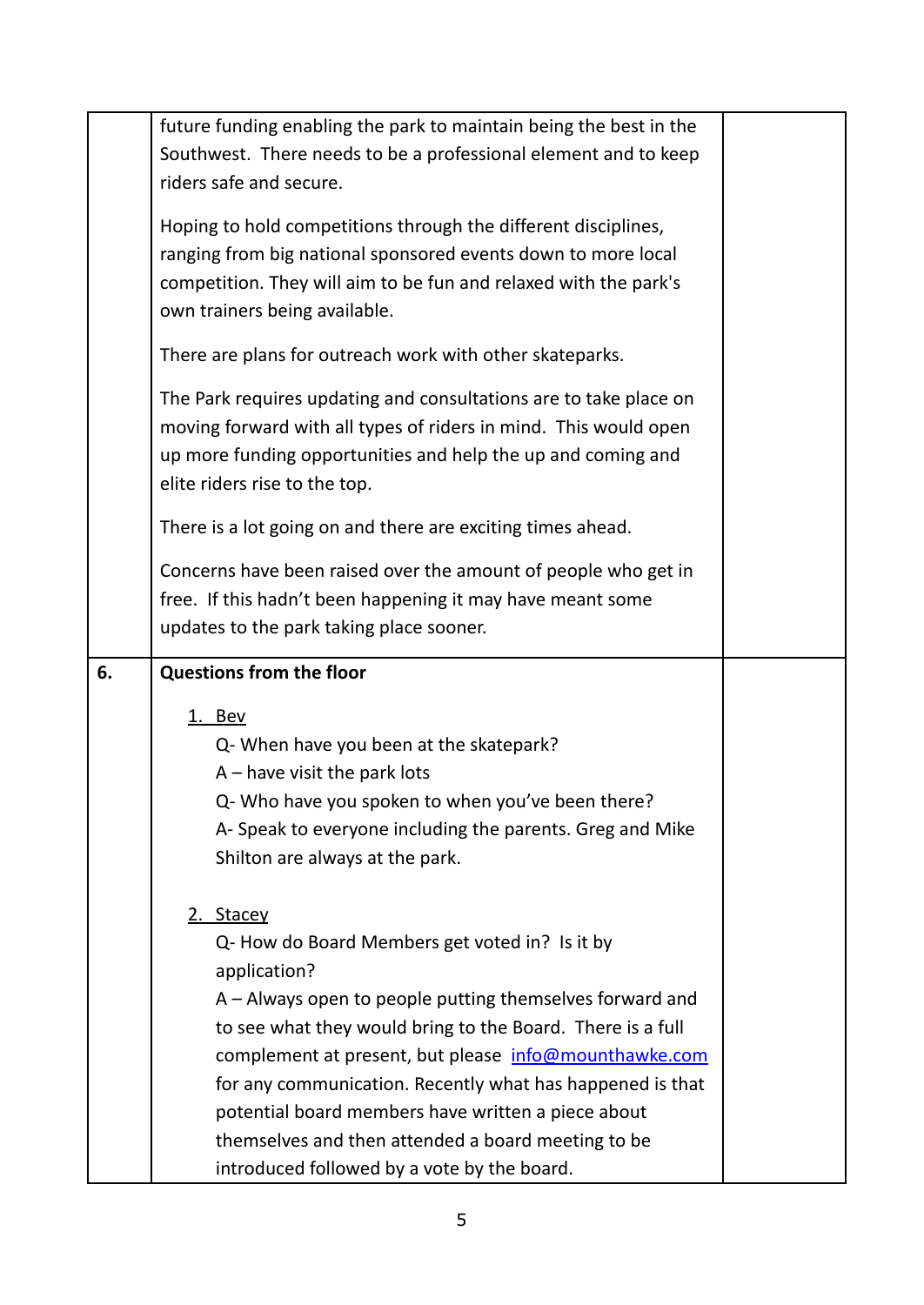|  | Comments were also made about the lack of diversity and                                                              |                          |
|--|----------------------------------------------------------------------------------------------------------------------|--------------------------|
|  | LGBGT representation.                                                                                                | To be added              |
|  |                                                                                                                      | to board                 |
|  | 3. Laura                                                                                                             | agenda                   |
|  | Q- With regards to equality, what free access or support is                                                          |                          |
|  | there for low-income individuals?                                                                                    |                          |
|  | A - Clare and Vanessa have done a lot of regeneration work                                                           |                          |
|  | and would be open to considering how the park could                                                                  |                          |
|  | support youngsters from low-income areas to access the                                                               |                          |
|  | park. The list for free access is being reviewed.                                                                    |                          |
|  |                                                                                                                      |                          |
|  | 4. Councillor Kirsty Edwards                                                                                         |                          |
|  | Q Kirsty is the Deputy Mayor of Falmouth and would                                                                   |                          |
|  | welcome any tips regarding funding a skatepark as well as                                                            |                          |
|  | sharing expertise.                                                                                                   |                          |
|  | A-Explained that Eugene has recently worked with Redruth                                                             |                          |
|  | Town Council to raise funds and deliver the new park in                                                              |                          |
|  | Mount Ambrose. He would be happy to help. It was                                                                     |                          |
|  | explained that the staff and trustees at MountHawke have                                                             |                          |
|  | lots of experience and would be happy to help.                                                                       |                          |
|  |                                                                                                                      |                          |
|  | 5. Jeremy                                                                                                            |                          |
|  | Qa-Jeremy started the skatepark and back in the beginning<br>it was free to use and would like to know the number of |                          |
|  | people who are currently getting in for free? It was built for                                                       | The roof                 |
|  | the youth.                                                                                                           | above the                |
|  |                                                                                                                      | vert is                  |
|  | Qb- When will the annual re jig of the park take place? It is                                                        | currently<br>being fixed |
|  | disappointing to see the Vert Ramps been out of use since                                                            | after which              |
|  | February.                                                                                                            | the vert will            |
|  | Qc- Please can the roller doors be fixed to help with                                                                | be fully                 |
|  | ventilation. Where is the money and who does what? The                                                               | open                     |
|  | Park is looking run down and uncared for.                                                                            |                          |
|  |                                                                                                                      |                          |
|  | Qd. Do you have somebody looking for grant funding.                                                                  |                          |
|  | Aa- Access and user friendly is a Trustee Priority. See answer                                                       | Eugene<br>walked         |
|  | to Q3.                                                                                                               | around the               |
|  |                                                                                                                      |                          |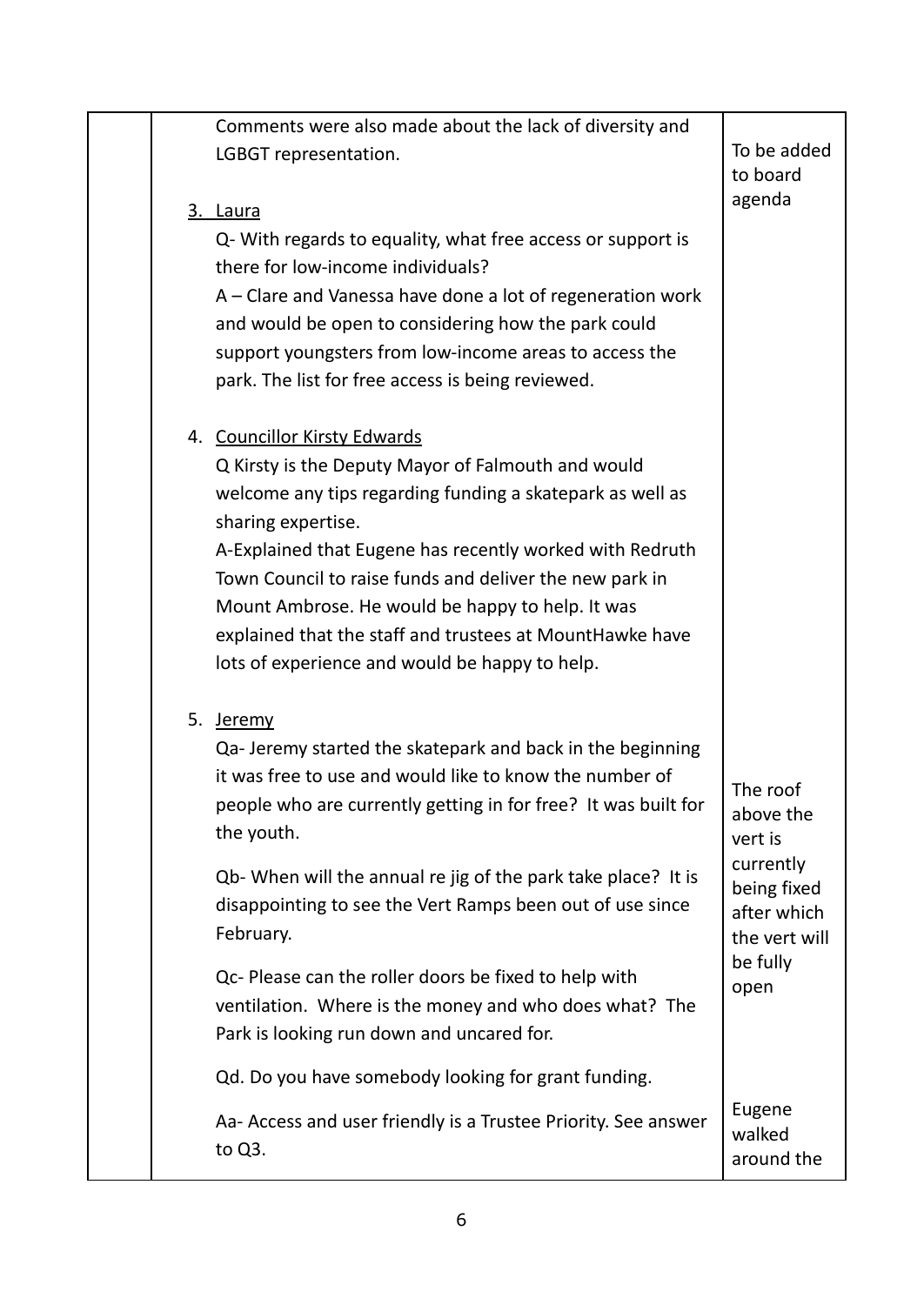|  | Ab- The Park nearly closed down in 2019/20 due to health &<br>safety issues, money was spent on making it safe.<br>Everything has been revamped and brought up to a good<br>standard. Mike Shilton who is a serving firefighter explained<br>how the park is now very safe. The roof above the Vert is<br>going to cost £20k+ to fix and will be done as soon as sorted<br>with the insurance. Eugene Clemence is more than happy to<br>meet up with Jeremy to look at moving these issues forward. | park with<br>Jeremy and<br>answered<br>his<br>questions. |
|--|-----------------------------------------------------------------------------------------------------------------------------------------------------------------------------------------------------------------------------------------------------------------------------------------------------------------------------------------------------------------------------------------------------------------------------------------------------------------------------------------------------|----------------------------------------------------------|
|  | Ac- With regards to the roller door, the Fire Service didn't<br>feel it was a priority. The roller door has been discussed<br>with regards to how to best move this forward taking into<br>consideration providing good ventilation. Funding is<br>currently being looked at with regard to replacing the roof<br>and the roller door. Eugene has looked at the options for<br>the roller door. The Park is continually looking for any<br>funding streams available.                               |                                                          |
|  | Ad. Yes we do. Comic Relief funding is an option when open<br>again, as is Community Infrastructure Levy funding and Sport<br>England.                                                                                                                                                                                                                                                                                                                                                              |                                                          |
|  | 6. Qa. What is taking place with regard to the young amazing<br>skaters with a view of competing in the Olympics?                                                                                                                                                                                                                                                                                                                                                                                   |                                                          |
|  | Qb. What happens in the background to engage with local<br>kids regarding mentoring and mental health?                                                                                                                                                                                                                                                                                                                                                                                              |                                                          |
|  | Aa. Mount Hawke is being considered as an Olympic Hub.                                                                                                                                                                                                                                                                                                                                                                                                                                              | Manager to<br>look at                                    |
|  | Ab. Funding could be looked at to employ a mental health<br>worker. The new manager will be looking into this sort of<br>thing. Barry Holding is an area coordinator for Man Down<br>and is keen to get involved with these issues.                                                                                                                                                                                                                                                                 |                                                          |
|  | 7. Steve<br>Qa. It is good to meet the Trustees and the Park is a great<br>resource. Steve would like the opportunity to sit on the<br>Board as a Trustee and has relevant experience. You say                                                                                                                                                                                                                                                                                                      |                                                          |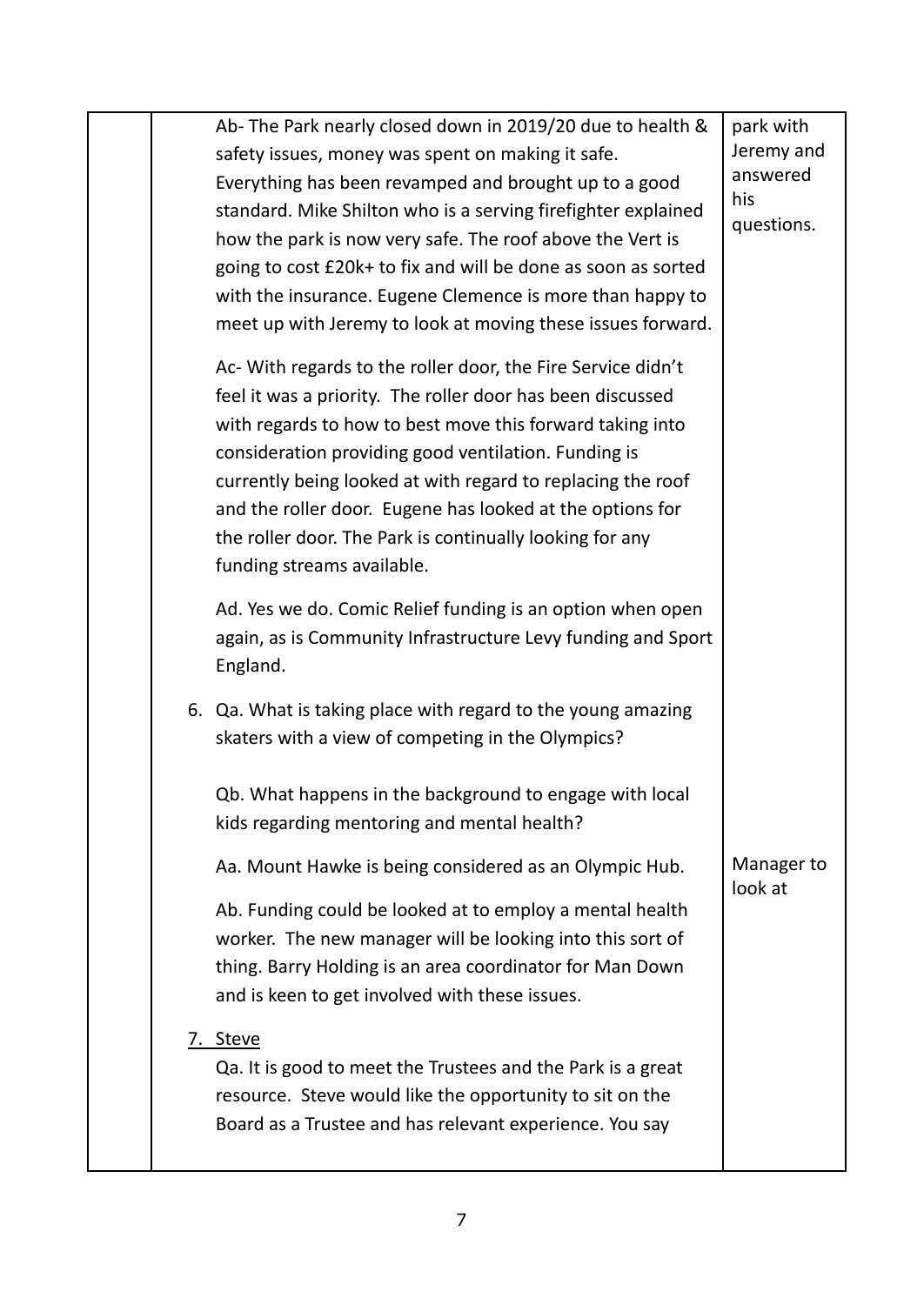| there is currently a full complement, when is it time for<br>people to move on?                                                                                                                                                                     |                                     |
|-----------------------------------------------------------------------------------------------------------------------------------------------------------------------------------------------------------------------------------------------------|-------------------------------------|
| Qb. It would be good to get young people on the Board to<br>have voice                                                                                                                                                                              |                                     |
| Aa. We have spoken to you and your name is in the hat for<br>when we need another trustee. The Foundation constitution<br>is available for viewing on the website - Policies  <br>MountHawkeSkatepark Also see Q2A                                  |                                     |
| Ab. Gregg explained that there used to be a User Forum, we<br>will definitely think about doing this again.                                                                                                                                         |                                     |
| 8. How could the park be developed during the day as it is<br>pretty quiet? Perhaps there is a need to work with groups<br>and schools.<br>A. We have the Learn You Way project and Home Ed groups.<br>This is up for discussion and consideration. | To be<br>discussed at<br>the board. |
| 9. Bev<br>Q- Doing a separate night for people on benefits would be<br>singling them out? There was a question relating to the<br>number of people getting into the park for free that was not<br>answered?                                         |                                     |
| A. There are lots of ways we could do work with various<br>groups including low income but it would definitely not<br>need to be on a separate night. See Q3.                                                                                       |                                     |
| 10. Abbie Do the Trustees oversee the Manager?<br>A. Yes, but previously things have been kept from the board<br>from the previous manager.                                                                                                         |                                     |
| 11. Stephanie-comments and suggestions                                                                                                                                                                                                              |                                     |
| Stephanie is a young skater's mum who will be competing in the<br>Olympics for the UK. On a positive note, Mt Hawke Skatepark is an<br>amazing place and they have been going there for over 20 years.                                              |                                     |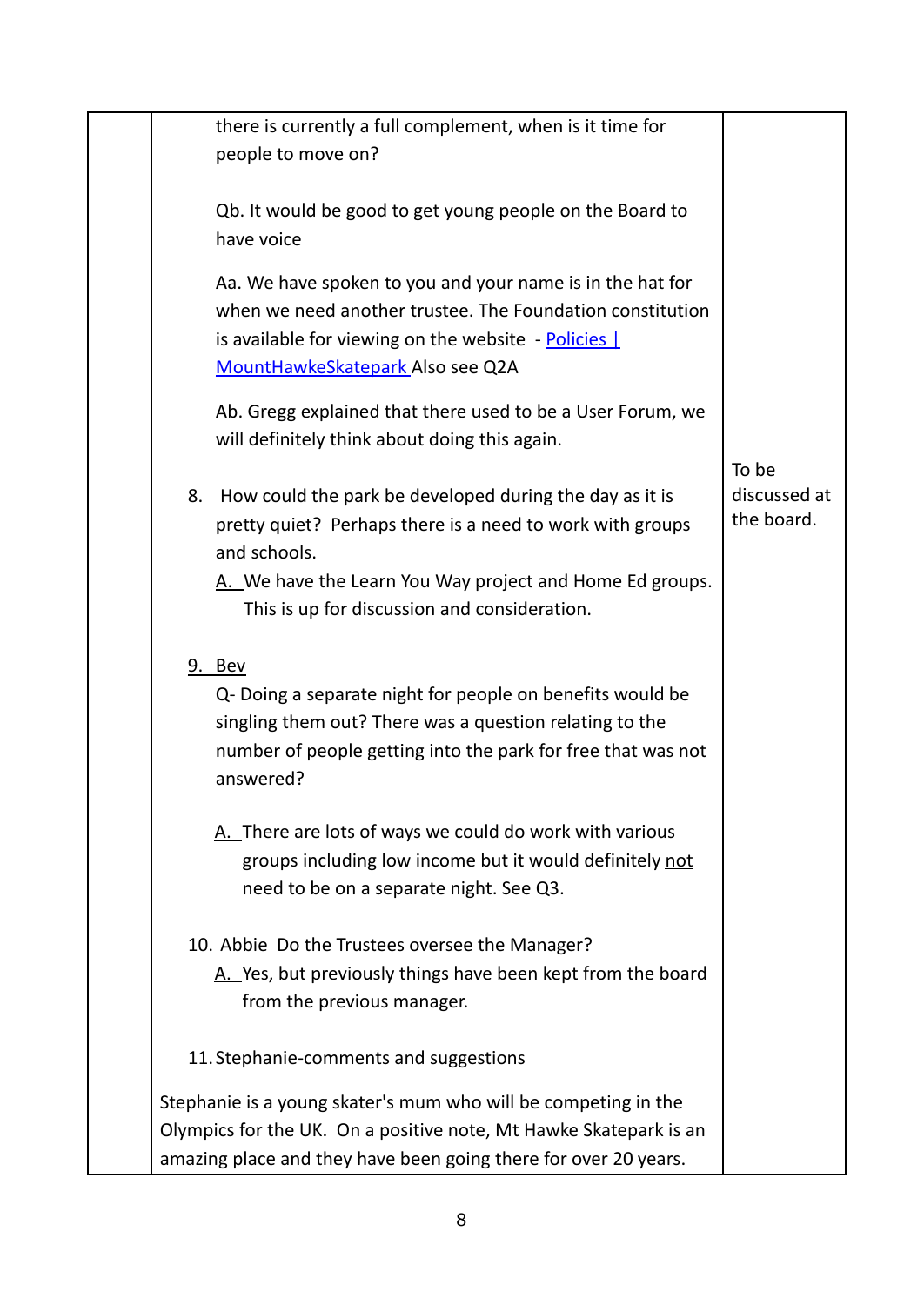My child wouldn't be where she is without Mt Hawke and the support of the staff, it is an amazing facility. As Trustees, you should be proud.

As a volunteer at the Saltash Skate Park for 8 years, Stephanie stated it might be worth looking into a Staff Wellbeing Policy and other single issues such as bullying and sexual health.

With regards to entry fee, perhaps there is a need to look at the costs and make some of the regular user's ambassadors for the park.

Angela explained that we cannot really work from the figures taken from last year due to the Covid situation and will need to give Barry and the staff a chance to see what happens in 2023.

The Bowl could be adapted to become Olympic standard without stretching the funding too far.

There is not a great feeling down there at present, but the staff are incredible. An idea would be to have representatives from the staff communicating directly to the Trustees.

## 12.Johnathan/Tracy

The staff are great and very supportive. Mt Hawke has been chosen as one of the 4 Hubs to operate for the South west.

Qa- Why was this meeting on-line and not in person at the skatepark? It would be nice to meet in person and to congratulate the ones who are doing well. We don't know the trustees as well as the staff.

Qb. The Vert is currently closed, and people haven't been able to practice on it, the wood is also looking very tatty.

Qc. Agree with Jeremy re the roller door.

Qd. With regards to the issue of people getting in for free, the cost of living has gone up. Nottingham Flow SkatePark will let you in for free if you can't afford the £5 entry fee.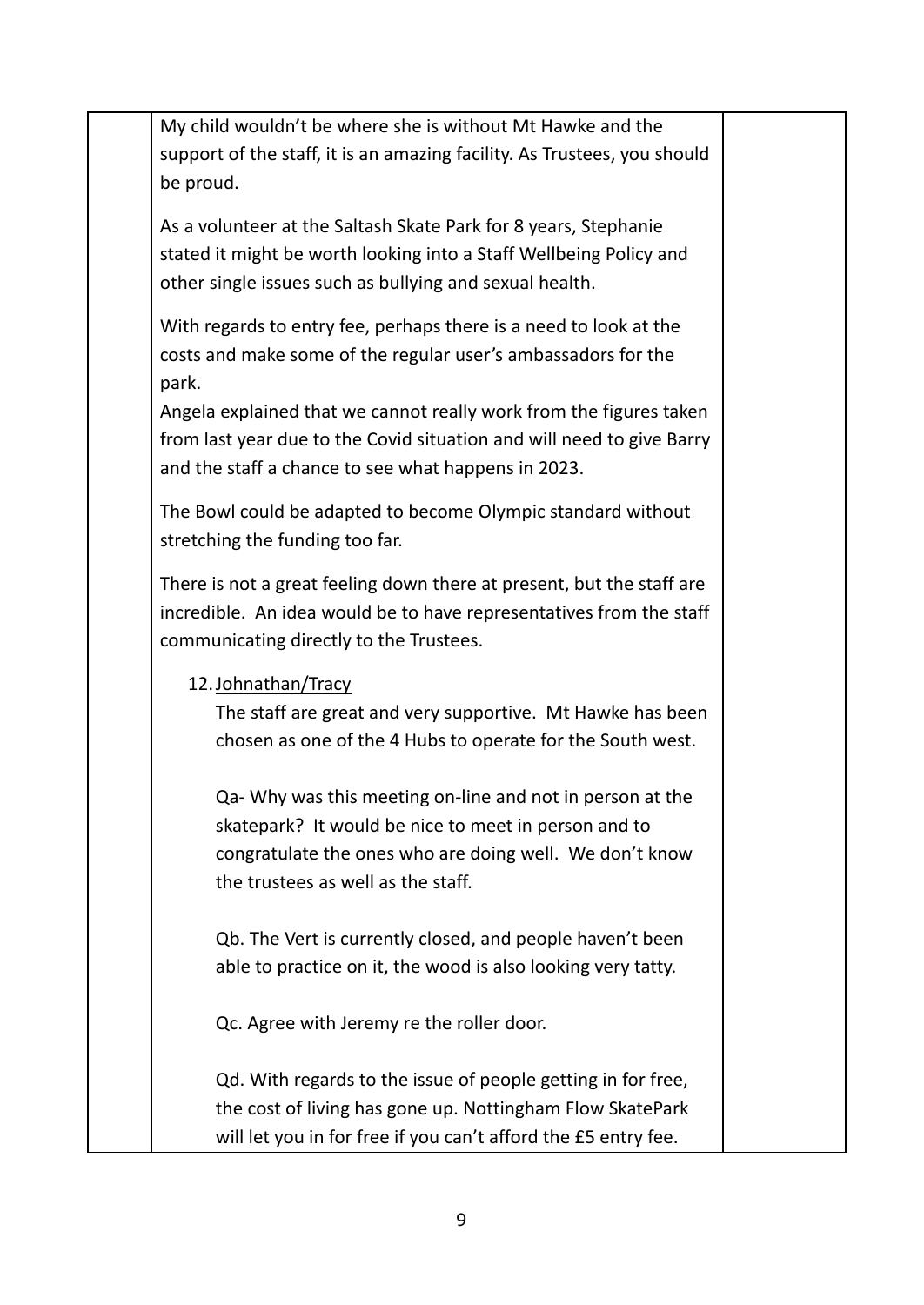Qe. It does state that Trustees cannot be reappointed after 3 consecutive terms?

Qf. Staff uniforms are great but suggest that coats are also provided in the winter as it is freezing in the building.

Aa. All the Trustees have full time jobs, and it was hard to get everyone together. We will consider it next time.

Ab. See answer at 5Ab

Ac. See answer at 5Ac

Ad. We can look at this. Also see answer 3.

Ae. A term does not mean 1 year. See constitution.

Af. This issue is currently being looked at and they are being ordered.

13.Q. Is it right that staff cannot skate whilst working anymore? A. Staff can help customers, but cannot skate their whole shift when they are working. They need to be marshalling. It is the same for all marshals. Barry also made it clear that it breaks our insurance policy for staff to be skating when they are marshalling.

At this point the meeting started to break down. Concerns were expressed that Mt Hawke Youth Centre had turned into a business.

There were accusations and anger directed towards the Chair of the Trustees. This included swearing, disrespectful and intimidating, accusatory and abusive remarks and messages in the chat bar, which have been kept on record.

14.Claire was asked if she enjoys the job of Chair?

A. Yes usually but just 20 mins before this meeting she had been sent screenshots of a group chat where people were being encouraged to attend this meeting to attack her as the Chair and cause trouble.

Angela Andrews explained how she had become a trustee after her husband Mark Andrews had died and how he had been involved in